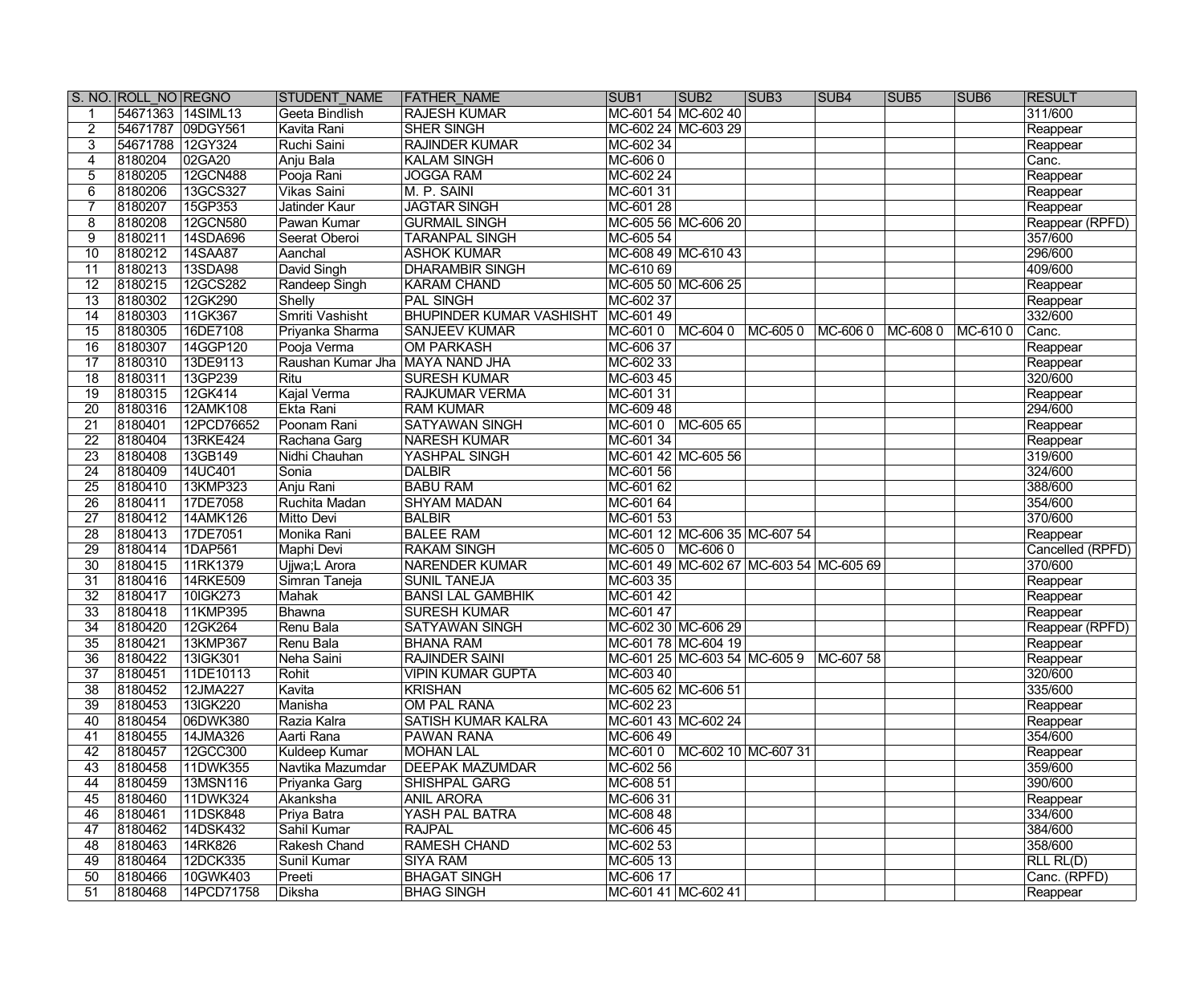| 12DWK342<br>8180469<br><b>JOGINDER SINGH</b><br>MC-603 42                                                                        | 323/600          |
|----------------------------------------------------------------------------------------------------------------------------------|------------------|
| $\overline{53}$<br>12GWK741<br><b>JASBIR CHAUAN</b><br>8180471<br>Anu Devi<br>MC-602 0<br>MC-6050<br>MC-6060                     | Cancelled (RPFD) |
| 54<br>8180472<br>13GCN140<br>MC-606 40<br><b>DHARAMVEER</b><br>Sangeeta                                                          | 315/600          |
| $\overline{55}$<br><b>Arvind Kumar</b><br>8180473<br>11GKL916<br><b>OM PARKASH</b><br>MC-602 26                                  | Reappear         |
| $\overline{56}$<br>MC-602 52 MC-606 43<br>8180476<br>12GKL508<br>Himanshu Sharma<br>YASH PAL SHARMA                              | 307/600          |
| 57<br>8180477<br>14GCAKL157<br>MC-602 48<br>Prabhjeet Singh<br><b>SINDER SINGH</b>                                               | 296/600          |
| $\overline{58}$<br>MC-602 43 MC-606 40<br>8180480<br>13GKL1175<br><b>Vishal Sharma</b><br><b>SUNIL KUMAR</b>                     | 324/600          |
| 59<br>Gargi Sharma<br>8180482<br>14DSK545<br>NARENDER KUMAR<br>MC-602 56 MC-606 48                                               | 350/600          |
| 60<br>8180483<br>10DWK527<br>Pooja Rani<br><b>BALWAN SINGH</b><br>MC-607 61                                                      | 326/600          |
| MC-604 40<br>61<br>8180484<br>13JMA238<br>Anshul<br><b>JOGINDER</b>                                                              | 351/600          |
| 14PCD71684<br>62<br>8180486<br><b>VINOD SHARMA</b><br>MC-606 36<br>Sonia                                                         | Reappear         |
| Kuldeep Singh<br>MC-602 0 MC-604 0<br>63<br>12AS104<br><b>HARICHAND</b><br>8180487                                               | Canc. (RPFD)     |
| MC-602 46 MC-603 42 MC-605 10<br>8180488<br>17DE7069<br>Swati Varshney<br><b>VINOD KUMAR VARSHNEY</b><br>64                      | Reappear         |
| 13AGM216<br>65<br>8180489<br>Himanshi<br><b>RAJINDER</b><br>MC-602 60                                                            | 365/600          |
| MC-601 53<br>66<br>8180552<br>13IP412<br>Kirti<br><b>JAI BHAGWAN</b>                                                             | 356/600          |
| 12IP977<br>Rajni Rani<br>MC-601 77<br>67<br>8180553<br><b>MOHINDER KUMAR</b>                                                     | 328/600          |
| 68<br>8180554<br>14AP1246<br>$\overline{\mathsf{Pinki}}$<br>MC-601 56 MC-606 30 MC-608 44 MC-610 51<br><b>RAM MEHAR</b>          | Reappear         |
| 69<br>8180555<br>10GWK666<br>Poonam Devi<br><b>SUBHASH CHANDER</b><br>MC-601 28 MC-602 30 MC-604 29 MC-605 48 MC-606 36          | Reappear         |
| $\overline{70}$<br>14AP1518<br>MC-601 46<br>8180556<br>Mahak Midha<br><b>SHAKTI LAL MIDHA</b>                                    | Reappear         |
| 13PCD73338<br><b>JAI BHAGWAN</b><br>MC-608 40<br>71<br>8180557<br>Pooja Jain                                                     | 254/600          |
| $\overline{72}$<br>09GKL837<br>Neetesh Kumar<br><b>PARMOD KUMAR</b><br>MC-608 56<br>8180558                                      | 408/600          |
| MC-606 30                                                                                                                        |                  |
| $\overline{73}$<br>8180560<br>12IP794<br><b>RAMNATH GROVER</b><br>Diksha Grover                                                  | Reappear         |
| 13AP1484<br>74<br>8180561<br>Sonam Gandhi<br><b>SUNIL KUMAR</b><br>MC-604 50 MC-608 50                                           | 323/600          |
| MC-606 35<br>$\overline{75}$<br>8180562<br>14EVDT114<br>Sheela Rani<br><b>PURAN CHAND</b>                                        | Reappear         |
| 76<br>13GCP248<br><b>BIJENDER</b><br>8180563<br>Mamta<br>MC-601 58 MC-603 40                                                     | 278/600          |
| 8180564<br><b>LAKHI SHARMA</b><br>MC-6070<br>77<br>10AP1024<br>Priya Sharma                                                      | Canc.            |
| 78<br>8180565<br>12AP469<br>Bhawna Guglani<br><b>SANJEEV GUGLANI</b><br>MC-606 40                                                | 335/600          |
| 79<br>09IP87<br>Meenu Rani<br>MC-602 24 MC-606 31 MC-608 40<br>8180566<br><b>SATBIR SINGH</b>                                    | Reappear (RPFD)  |
| $\overline{80}$<br>08AP410<br>SHAMBHU<br>MC-601 58 MC-602 41 MC-604 48 MC-605 54 MC-608 40 MC-610 65 302/600<br>8180567<br>Suraj |                  |
| 13PCD73369<br>Garima Nagpal<br><b>DEEPAK NAGPAL</b><br>MC-601 75 MC-602 68 MC-604 74 MC-605 71<br>81<br>8180568                  | 402/600          |
| $\overline{82}$<br>8180569<br>14IP325<br><b>RAJ KUMAR</b><br>MC-602 0 MC-606 0 MC-608 0<br>Sonia                                 | Canc.            |
| MC-606 35<br>$\overline{83}$<br>8180570<br>13IP408<br><b>CHANDER BHAN</b><br>Kiran                                               | Reappear         |
| 8180571<br>09IP174<br><b>TEK CHAND SEHGAL</b><br>MC-605 56 MC-606 43 MC-608 49<br>84<br><b>Dolly</b>                             | 298/600          |
| 14AP1392<br><b>BANMALI RAVT</b><br>MC-606 40 MC-608 58<br>85<br>8180574<br>Monalisa                                              | 326/600          |
| 86<br>8180576<br>12AMK227<br><b>VED PARKASH</b><br>MC-608 40<br>Reena Rani                                                       | 275/600          |
| MC-601 58<br>87<br>8180577<br>12IP1185<br><b>SUNIL</b><br>Mohit Kumar                                                            | 288/600          |
| <b>BALRAJ</b><br>8180579<br>12MAS174<br>MC-606 28 MC-608 41<br>$\overline{88}$<br>Manisha                                        | Reappear         |
| 89<br>10SP651<br><b>EAMEHAR SINGH</b><br>MC-602 13 MC-606 26<br>8180580<br>Sumit Kumar                                           | Reappear         |
| MC-602 0 MC-607 0<br>90<br>8180581<br>11SDI211<br>Tinki<br><b>AJIT SINGH</b><br>MC-6080                                          | Canc.            |
| 8180582<br>12PCD78120<br>MC-608 43<br><b>SUBHASH</b><br>91<br>Nisha                                                              | 338/600          |
| MC-606 51<br>92<br>8180583<br>13AP1433<br>Taniya Arora<br><b>SUNIL KUMAR</b>                                                     | 295/600          |
| 93<br>12VS230<br>MC-602 37<br>8180584<br><b>AJMER SINGH</b><br>Ruma Devi                                                         | Reappear         |
| 94<br>10GCP187<br> MC-602 15  MC-605 31  MC-606 25<br>8180586<br>Ajay Kumar<br><b>PREM SINGH</b>                                 | Reappear         |
| 95<br>8180587<br>MC-606 1<br>14AP1537<br>Raman<br>SURENDER<br>MC-608 0                                                           | Reappear         |
| $\overline{96}$<br>8180589<br>13AP405<br>Gurjeet Kaur<br><b>PARAMJEET SINGH</b><br>MC-606 26                                     | Reappear         |
| 97<br>8180590<br>14AP1398<br>Aarjoo Singla<br>KULDEEP SINGLA<br>MC-606 51                                                        | 334/600          |
| $MC-60253$<br>98<br>8180591<br>11AP208<br>Kanika<br><b>RELU RAM SHARMA</b>                                                       | 433/600          |
| 99<br>13GCP229<br>Rajender<br>MC-606 24<br>8180593<br><b>DIWAN CHAND</b>                                                         | Reappear         |
| 17DE7090<br>MC-602 10<br>100<br>8180651<br>Ritu<br><b>RAJ KUMAR</b>                                                              | Reappear         |
| 8180652<br>17DE7091<br>Rashmi Bhogal<br><b>JITENDER RAI BHOGAL</b><br>MC-603 43<br>101                                           | 349/600          |
| MC-602 60<br>14DGY1168<br><b>BAWA SINGH</b><br>102<br>8180653<br>Harshdeep Kaur                                                  | 404/600          |
| 11DGY693<br>MC-606 49<br>103<br>8180655<br>Ayushi Bansal<br><b>ASHWANI BANSAL</b>                                                | 317/600          |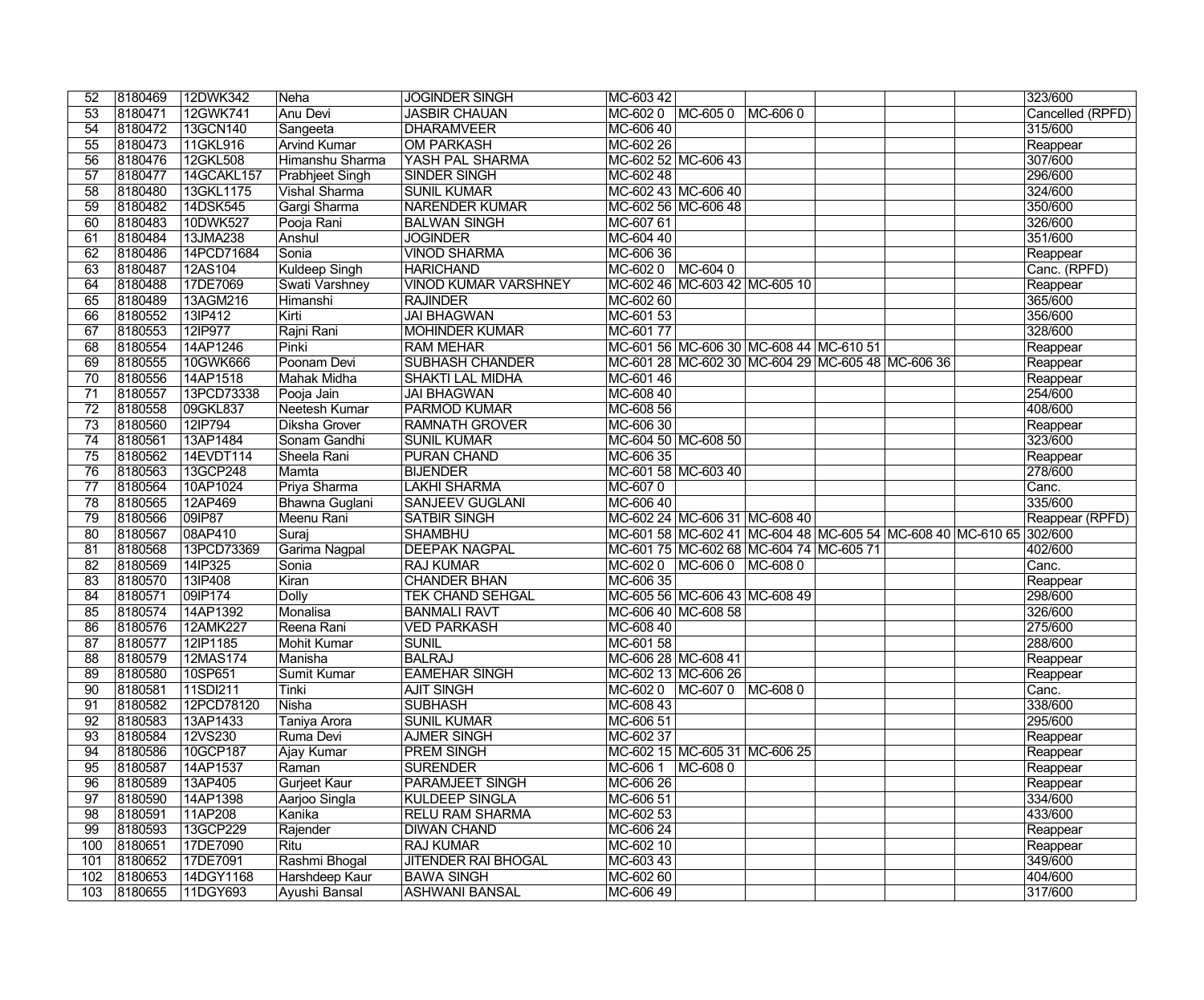| 104              | 8180656 | 12MAJ250    | Rajni Devi           | <b>BRIJ PAL</b>              | MC-602 36           |                               |                                                                     |           |                   | Reappear         |
|------------------|---------|-------------|----------------------|------------------------------|---------------------|-------------------------------|---------------------------------------------------------------------|-----------|-------------------|------------------|
| 105              | 8180657 | 15DE5680    | Sumit Bansal         | <b>RANBIR SINGH</b>          |                     | MC-601 28 MC-602 66           |                                                                     |           |                   | Reappear         |
| 106              | 8180659 | 12DGY824    | Neha Dhiman          | <b>PAWAN KUMAR</b>           | MC-602 34           |                               |                                                                     |           |                   | Reappear         |
| 107              | 8180661 | 12MY929     | <b>Amit Kumar</b>    | <b>ISHWAR CHAND</b>          | MC-606 28           |                               |                                                                     |           |                   | Reappear         |
| 108              | 8180662 | 11DGY452    | Neetu Rajbhar        | <b>KISHANDAR RAJBHAR</b>     |                     | MC-602 40 MC-608 35           |                                                                     |           |                   | Reappear         |
| 109              | 8180663 | 11IL227     | Pooja                | <b>ROSHAN LAL</b>            | MC-6020             | MC-610 58                     |                                                                     |           |                   | Reappear         |
| 110              | 8180664 | 08MY897     | <b>Neetu</b>         | <b>RAMESHWAR DASS</b>        | MC-602 35           |                               |                                                                     |           |                   | Reappear         |
| 111              | 8180665 | 13GY176     | Geeta Rani           | DAYA RAM                     | MC-602 40           |                               |                                                                     |           |                   | 321/600          |
| 112              | 8180666 | 09PCD63325  | Shivani              | <b>RAJINDER SINGH</b>        |                     | MC-601 50 MC-602 15           |                                                                     |           |                   | Reappear         |
| 113              | 8180667 | 05GA607     | <b>Gurprit Kaur</b>  | MANMOHAN SINGH               | MC-602 49 MC-604 57 |                               |                                                                     |           |                   | 366/600          |
| 114              | 8180670 | 10GCC229    | Reena Devi           | <b>RAJENDER SINGH</b>        |                     | MC-601 41 MC-602 18 MC-604 9  |                                                                     | MC-605 36 |                   | Reappear         |
| 115              | 8180671 | 12GCC297    | Rajat Yadav          | RAMNATH                      | MC-602 28           |                               |                                                                     |           |                   | Reappear         |
| 116              | 8180672 | 10GCC217    | Nisha Rani           | <b>AMAR SINGH</b>            |                     | MC-601 51 MC-602 17           |                                                                     |           |                   | Reappear         |
| 117              | 8180673 | 12DGY813    | Komal Sirswal        | <b>BALDHARI</b>              | MC-608 49           |                               |                                                                     |           |                   | 315/600          |
| 118              | 8180674 | 09HGJ314    | Savita Rani          | <b>SUKHBIR CHAND</b>         | MC-602 11           |                               |                                                                     |           |                   | Reappear         |
| 119              | 8180675 | 08GCC153    | Anjali               | <b>SURENDER KUMAR</b>        |                     | MC-601 22 MC-602 19           |                                                                     |           |                   | Reappear         |
| 120              | 8180676 | 11GY585     | Mamta Rani           | <b>RAJINDER PRASAD YADAV</b> | MC-601 49           |                               |                                                                     |           |                   | 357/600          |
| 121              | 8180677 | 12MY814     | Rajiv Gandhi         | <b>ASHOK KUMAR</b>           | MC-606 41           |                               |                                                                     |           |                   | 288/600          |
| 122              | 8180678 | 14UC396     | Rajni Rani           | <b>DARSHAN LAL</b>           | MC-602 22           |                               |                                                                     |           |                   | Reappear         |
| 123              | 8180679 | 13DGY316    | Priya Phutella       | RAJKUMAR                     | MC-602 16           |                               |                                                                     |           |                   | Reappear         |
| 124              | 8180680 | 09DGY852    | Rauinder Kaur        | <b>HARBHAJAN SINGH</b>       | MC-606 40           |                               |                                                                     |           |                   | 319/600          |
| 125              | 8180681 | 10GCC233    | Rajani Devi          | <b>KARAN KUMAR</b>           |                     | MC-601 42 MC-602 10           |                                                                     |           |                   | Reappear         |
| 126              | 8180682 | 12DGY1044   | Deeksha Singla       | <b>SUDARSHAN SINGLA</b>      | MC-602 51           |                               |                                                                     |           |                   | 375/600          |
| 127              | 8180683 | 11MY584     | <b>Ankit Kumar</b>   | <b>RAMESH KUMAR</b>          | MC-6020             |                               |                                                                     |           |                   | Cancelled (RPFD) |
| 128              | 8180684 | 10MR152     | <b>Shainky Kumar</b> | <b>DHARAM PAL</b>            | MC-601 55 MC-602 5  |                               |                                                                     |           |                   | Reappear         |
| 129              | 8180686 | 14UC422     | Shivam Kumar         | <b>DEVENDAR KUMAR</b>        |                     |                               | MC-601 0  MC-606 8  MC-607 40  MC-608 48                            |           |                   | Reappear         |
| 130              | 8180687 | 12GA522     | Ranjeet Kaur         | <b>SARABJIT SINGH</b>        | MC-606 40           |                               |                                                                     |           |                   | 329/600          |
| 131              | 8180688 | 14PCD71502  | Tanya                | <b>SANDEEP SONI</b>          | MC-606 10           |                               |                                                                     |           |                   | Absent           |
| 132              | 8180752 | 14SDN323    | Shaguna Dhillon      | <b>OM PARKASH DHILLON</b>    | MC-606 49           |                               |                                                                     |           |                   | 382/600          |
| 133              | 8180754 | 14GWS294    | Mamta Devi           | <b>VIRBHAN SINGH</b>         | MC-6050             |                               |                                                                     |           |                   | Canc.            |
| 134              | 8180756 | 13PIJ368    | Poonam               | <b>RAMPAL SINGH</b>          | MC-601 48           |                               |                                                                     |           |                   | 315/600          |
| $\overline{135}$ | 8180757 | 12PIJ404    | Neha                 | <b>VIJAY KUMAR</b>           | MC-602 30           |                               |                                                                     |           |                   | Reappear         |
| 136              | 8180758 | 08GJ7       | Anil                 | <b>PHAKIR CHAND</b>          | MC-604 0            | MC-60541                      |                                                                     |           |                   | Reappear         |
| 137              | 8180759 | 13SDN367    | Anu Sharma           | <b>BISAMBAR DUTT</b>         | MC-6010             | MC-602 0                      | MC-603 0                                                            | MC-605 0  | MC-608 0 MC-610 0 | Canc.            |
| 138              | 8180803 | 12SDH497    | Sushil Rani          | <b>DILBAG SINGH</b>          | MC-606 14           |                               |                                                                     |           |                   | Reappear         |
| 139              | 8180804 | 17DE7018    | Muskan Dhamija       | MANOJ DHAMIJA                | MC-602 21           |                               |                                                                     |           |                   | Reappear         |
| 140              | 8180805 | 17DE7019    | Gourav               | <b>SHASHI KANT</b>           | MC-602 4            |                               |                                                                     |           |                   | Reappear         |
| 141              | 8180807 | 17DE7094    | Kajal Rani           | <b>RAVINDER KUMAR</b>        | MC-602 36           |                               |                                                                     |           |                   | Reappear         |
| 142              | 8180808 | 17DE7089    | Rinku                | <b>RAMPAL</b>                | MC-6028             |                               |                                                                     |           |                   | Reappear         |
| 143              | 8180809 | 17DE7026    | Ranjeet Singh        | <b>HANSRAJ</b>               | MC-602 14           |                               |                                                                     |           |                   | Reappear         |
| 144              | 8180810 | 11DNK1575   | Pooja Kutaula        | <b>GOVIND SINGH KUTAULA</b>  |                     | MC-601 46 MC-604 45 MC-606 48 |                                                                     |           |                   | 341/600          |
| 145              | 8180811 | 17DE7136    | Lovepreet Kaur       | <b>JAGSEER SINGH</b>         | MC-6028             |                               |                                                                     |           |                   | Reappear         |
| 146              | 8180812 | 11PCD66316  | Nancy Wadhwa         | SURESH KUMAR WADHWA          |                     |                               | MC-601 61  MC-602 46  MC-604 54  MC-605 71                          |           |                   | 339/600          |
| 147              | 8180813 | 09FH379     | Prita                | <b>RADHE SHYAM</b>           |                     |                               | MC-601 0  MC-602 0  MC-606 13  MC-608 11                            |           |                   | Canc.            |
| 148              | 8180814 | 10IH92      | Khushboo Singal      | <b>HARI PRAKASH SINGAL</b>   | MC-601 60           |                               |                                                                     |           |                   | 310/600          |
| 149              | 8180815 | 13PCD70117  | Pooja Devi           | <b>RAM AVTAR MITTAL</b>      | MC-603 50           |                               |                                                                     |           |                   | 347/600          |
| 150              | 8180816 | 17DE7020    | Manisha              | <b>BALVEER SINGH</b>         | MC-602 11           |                               |                                                                     |           |                   | Reappear         |
| 151              | 8180817 | 17DE7123    | Ajvinder Kaur        | <b>SUKHDEV SINGH</b>         |                     | MC-602 13 MC-603 19           |                                                                     |           |                   | Reappear         |
| 152              | 8180818 | 14PCD718830 | Aashu Goyal          | <b>ANIL GOYAL</b>            |                     |                               | MC-601 66 MC-602 48 MC-605 83 MC-606 48 MC-607 54 MC-608 64 363/600 |           |                   |                  |
| 153              | 8180819 | 17DE7148    | Chandrika Kumari     | <b>KRISHAN LAL</b>           |                     | MC-602 23 MC-604 24 MC-606 29 |                                                                     |           |                   | Reappear (RPFD)  |
| 154              | 8180820 | 17DE7150    | Deepakshi            | <b>HOSHIYAR SINGH</b>        | MC-602 18           |                               |                                                                     |           |                   | Reappear (RPFD)  |
| 155              | 8180821 | 14DE9318    | Chahat               | NANDKISHORE                  | MC-601 61           |                               |                                                                     |           |                   | 364/600          |
|                  |         |             |                      |                              |                     |                               |                                                                     |           |                   |                  |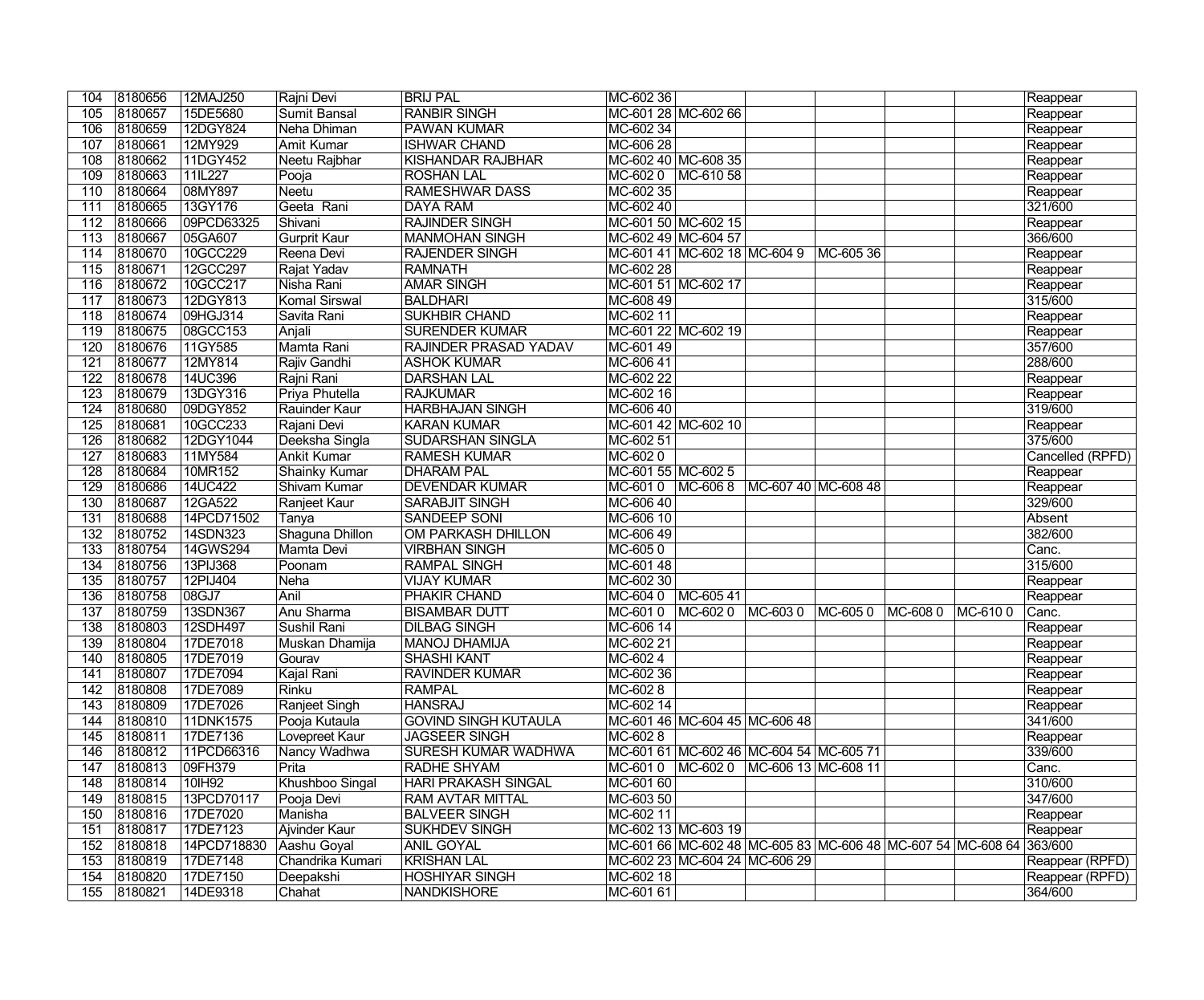| 156        | 8180822            | 17DE7042             | Himani                    | <b>BHIM SAIN</b>                        | MC-606 48           |                                  |                                  |                                                                   | 326/600                    |
|------------|--------------------|----------------------|---------------------------|-----------------------------------------|---------------------|----------------------------------|----------------------------------|-------------------------------------------------------------------|----------------------------|
| 157        | 8180823            | 17DE7055             | Monika Rani               | <b>RAMESH KUMAR</b>                     |                     | MC-602 3 MC-606 18 MC-608 54     |                                  |                                                                   | Reappear                   |
| 158        | 8180825            | 17DE7073             | Rinku Rani                | <b>RAMPAUL</b>                          | MC-604 25           |                                  |                                  |                                                                   | Reappear                   |
| 159        | 8180826            | 12GWH316             | Mukesh Kumari             | <b>RAMPRATAP SINGH</b>                  | MC-6010             |                                  |                                  |                                                                   | Absent                     |
| 160        | 8180827            | 17DE7078             | Suman                     | <b>SUKHPAL</b>                          |                     | MC-603 41 MC-606 30              |                                  |                                                                   | Reappear                   |
| 161        | 8180901            | 13MI190              | Sapna Saini               | <b>SUKHBIR SINGH</b>                    | MC-605 53           |                                  |                                  |                                                                   | 295/600                    |
| 162        | 8180903            | 12JMA282             | Sonia Rani                | <b>BIRBHAN</b>                          | MC-602 49           |                                  |                                  |                                                                   | 334/600                    |
| 163        | 8180904            | 13MI100              | Minki Khurana             | <b>ASHOK KUMAR</b>                      |                     | MC-605 41 MC-608 45              |                                  |                                                                   | 308/600                    |
| 164        | 8180905            | 14PCD70391           | Twinkle                   | <b>HANS RAJ</b>                         | MC-608 66           |                                  |                                  |                                                                   | 405/600                    |
| 165        | 8180907            | 13DMK578.            | Anjali                    | <b>RAJESH SHARMA</b>                    | MC-607 16 MC-608 14 |                                  |                                  |                                                                   | Absent                     |
| 166        | 8180908            | 10PCD67810           | Neha Rani                 | <b>BIRBAL</b>                           | MC-604 44 MC-605 59 |                                  |                                  |                                                                   | 384/600                    |
| 167        | 8180909            | 14PCD71779           | Sonia                     | <b>JOGINDER SINGH</b>                   | MC-602 49           |                                  |                                  |                                                                   | 342/600                    |
| 168        | 8180910            | 12GA254              | Dalbir Singh              | <b>JASWANT SINGH</b>                    | MC-609 66           |                                  |                                  |                                                                   | 378/600                    |
| 169        | 8180913            | 14MI110              | Shiwani                   | <b>ASHOK KUMAR</b>                      |                     | MC-605 50 MC-608 40              |                                  |                                                                   | 295/600                    |
| 170        | 8180914            | 14DMK323             | <b>Sheetal Kajal</b>      | <b>SURAJ BHAN</b>                       | MC-608 49           |                                  |                                  |                                                                   | 352/600                    |
| 171        | 8180915            | 16DE7013             | Shivali                   | <b>RAMBIR SINGH</b>                     | MC-601 0   MC-602 0 |                                  |                                  |                                                                   | Canc.                      |
| 172        | 8180916            | 12AKS173             | Komal Devi                | <b>RAJKUMAR</b>                         | MC-605 56           |                                  |                                  |                                                                   | 326/600                    |
| 173        | 8180917            | 13AKS174             | Nidhi Devi                | <b>RAGHU NATH</b>                       | MC-605 66           |                                  |                                  |                                                                   | 339/600                    |
| 174        | 8180918            | 12AKS194             | Komal Rani                | <b>RAJESH KUMAR</b>                     | MC-605 53           |                                  |                                  |                                                                   | 307/600                    |
| 175        | 8180919            | 11PCD66163           |                           | <b>SHOKAT ALI</b>                       |                     | MC-601 29 MC-605 55              |                                  |                                                                   |                            |
| 176        | 8180920            | 07MY654.             | Nagma<br>Mohit Bhatia     | <b>FATEH CHAND</b>                      |                     | MC-605 67 MC-608 56 MC-609 60    |                                  |                                                                   | Reappear (RPFD)<br>392/600 |
|            |                    |                      |                           |                                         |                     |                                  |                                  |                                                                   |                            |
| 177        | 8180921            | 12AKS179             | <b>Gurpreet Kaur</b>      | <b>KULDIP SINGH</b>                     |                     |                                  | MC-603 9   MC-604 15   MC-605 49 |                                                                   | Reappear                   |
| 178        | 8180923            | 08UC1014             | Anju Gupta                | <b>SURESH KUMAR GARG</b>                |                     |                                  |                                  | MC-601 10 MC-602 11 MC-603 14 MC-605 11 MC-606 13 MC-608 17 Canc. |                            |
| 179        | 8180924            | 12BP264              | <b>Kamal Saini</b>        | <b>SANT LAL</b>                         | MC-605 66           |                                  |                                  |                                                                   | 364/600                    |
| 180        | 8180925            | 06DE13733            | <b>Arvind Kumar</b>       | <b>RAMESH KUMAR</b>                     | MC-60173            |                                  |                                  |                                                                   | 426/600                    |
| 181        | 8180926            | 12MI55               | Neeru Rani                | <b>PREM CHAND</b>                       | MC-601 84           |                                  |                                  |                                                                   | 436/600                    |
| 182        | 8180927            | 13DMK510             | Komal                     | <b>DEVENDER GULATI</b>                  |                     | MC-602 16 MC-605 45              |                                  |                                                                   | Reappear                   |
| 183        | 8180928            | 11JC171              | Deepak Kumar              | <b>RAMPHAL</b>                          |                     | MC-605 58 MC-606 24 MC-608 32    |                                  |                                                                   | Reappear (RPFD)            |
| 184        | 8180930            | 13MS83               | Sourav Kumar              | <b>MEHAR SINGH</b>                      | MC-605 68           |                                  |                                  |                                                                   | 369/600                    |
| 185        | 8180931            | 13PCD71230           | Ashu                      | <b>VIJAY PAL</b>                        | MC-605 54           |                                  |                                  |                                                                   | 321/600                    |
| 186        | 8180933            | 13MI191              | <b>Dalvinder Kaur</b>     | <b>SURJIT SINGH</b>                     | MC-608 50           |                                  |                                  |                                                                   | 308/600                    |
| 187        | 8180934            | 12BP238              | Sumit Saini               | <b>MANGAT RAM</b>                       | MC-605 37           |                                  |                                  |                                                                   | Reappear                   |
| 188        | 8180935            | 10SNM395             | Raman Kumar               | <b>NIRMAL KUMAR</b>                     |                     | MC-603 22 MC-605 47              |                                  |                                                                   | Reappear                   |
| 189        | 8180936            | 12SNM280             | Sahil Sharma              | <b>RAM PAL</b>                          |                     | MC-603 15 MC-605 49              |                                  |                                                                   | Reappear                   |
| 190        | 8180937            | 13GC301              | Pooja                     | <b>AJAY PAL SINGH</b>                   | MC-60172            |                                  |                                  |                                                                   | 386/600                    |
| 191        | 8180938            | 10MGA1               | Maninder Kaur             | <b>GURMEET SINGH</b>                    |                     | MC-601 30 MC-602 42              |                                  |                                                                   | Reappear (RPFD)            |
|            |                    | 192 8180939 09DWK299 | Ritika                    | <b>VIJAY KUMAR</b>                      |                     | MC-605 44 MC-608 42              |                                  |                                                                   | 306/600                    |
| 193        | 8180940            | 14GKL609             | Ankit                     | <b>JASBIR SINGH</b>                     |                     | MC-601 51 MC-602 49 MC-603 20    |                                  |                                                                   | Reappear                   |
| 194        | 8180941            | 13AKS221             | Divya                     | <b>VEDPRAKASH</b>                       | MC-605 56           |                                  |                                  |                                                                   | 297/600                    |
| 195        | 8180942            | 13PCD70508           | Jagdeep Sharma            | <b>RAJINDER SINGH</b>                   | MC-605 41           |                                  |                                  |                                                                   | 316/600                    |
| 196        | 8180943            | 10JL79               | Anu Saini                 | <b>MAM CHAND</b>                        | MC-602 13           |                                  |                                  |                                                                   | Reappear                   |
| 197        | 8180948            | 17DE7093             | <b>Lucky Sofat</b>        | <b>KRISHAN PAL SOFAT</b>                | MC-605 74           |                                  |                                  |                                                                   | 397/600                    |
| 198        | 8181001            | 14PCD73039           | Meghna Punj               | <b>SANJAY PUNJ</b>                      |                     | MC-604 40 MC-605 65 MC-607 51    |                                  |                                                                   | RP                         |
| 199        | 8181036            | 09AP305              | Sonu Devi                 | <b>SATBIR SINGH</b>                     |                     | MC-602 8   MC-606 17   MC-608 30 |                                  |                                                                   | RP                         |
| 200        |                    | 8181036A 13AMK143    | Monika Yadav              | <b>SULTAN SINGH YADAV</b>               |                     | MC-601 11 MC-605 55              |                                  |                                                                   | $R$ P                      |
| 201        | 8181061            | 12PCD77343           | Suman Devi                | <b>BALBIR</b>                           |                     | MC-601 31  MC-602 23  MC-608 42  |                                  |                                                                   | RP                         |
| 202        |                    | 54671594 09NS1784    | Poonam Rani               | <b>JAGROOP</b>                          | MC-603 33           |                                  |                                  |                                                                   | <b>FLC</b>                 |
| 203        | 8180201            | 10MGA08              | Sukhjeet Kaur             | MANJEET SINGH                           | MC-602 45           |                                  |                                  |                                                                   | Reappear                   |
| 204        | 8180202            | 11SDA866             | Arjun Singh               | <b>RAM SAVROOP</b>                      | MC-606 46           |                                  |                                  |                                                                   | <b>FLC</b>                 |
| 205        | 8180203            | 11SDA574             | Aayushi Walia             | <b>BALJIT SINGH</b>                     | MC-602 44           |                                  |                                  |                                                                   | FLC                        |
|            |                    |                      |                           |                                         |                     |                                  |                                  |                                                                   |                            |
|            |                    |                      |                           |                                         |                     |                                  |                                  |                                                                   |                            |
| 206<br>207 | 8180209<br>8180214 | 11DA44<br>12SAA126   | Manu Goyal<br><b>Isha</b> | <b>NARESH KUMAR</b><br><b>RAJ KUMAR</b> | MC-605 41 MC-607 31 | MC-601 58 MC-602 24              |                                  |                                                                   | Reappear<br>Reappear       |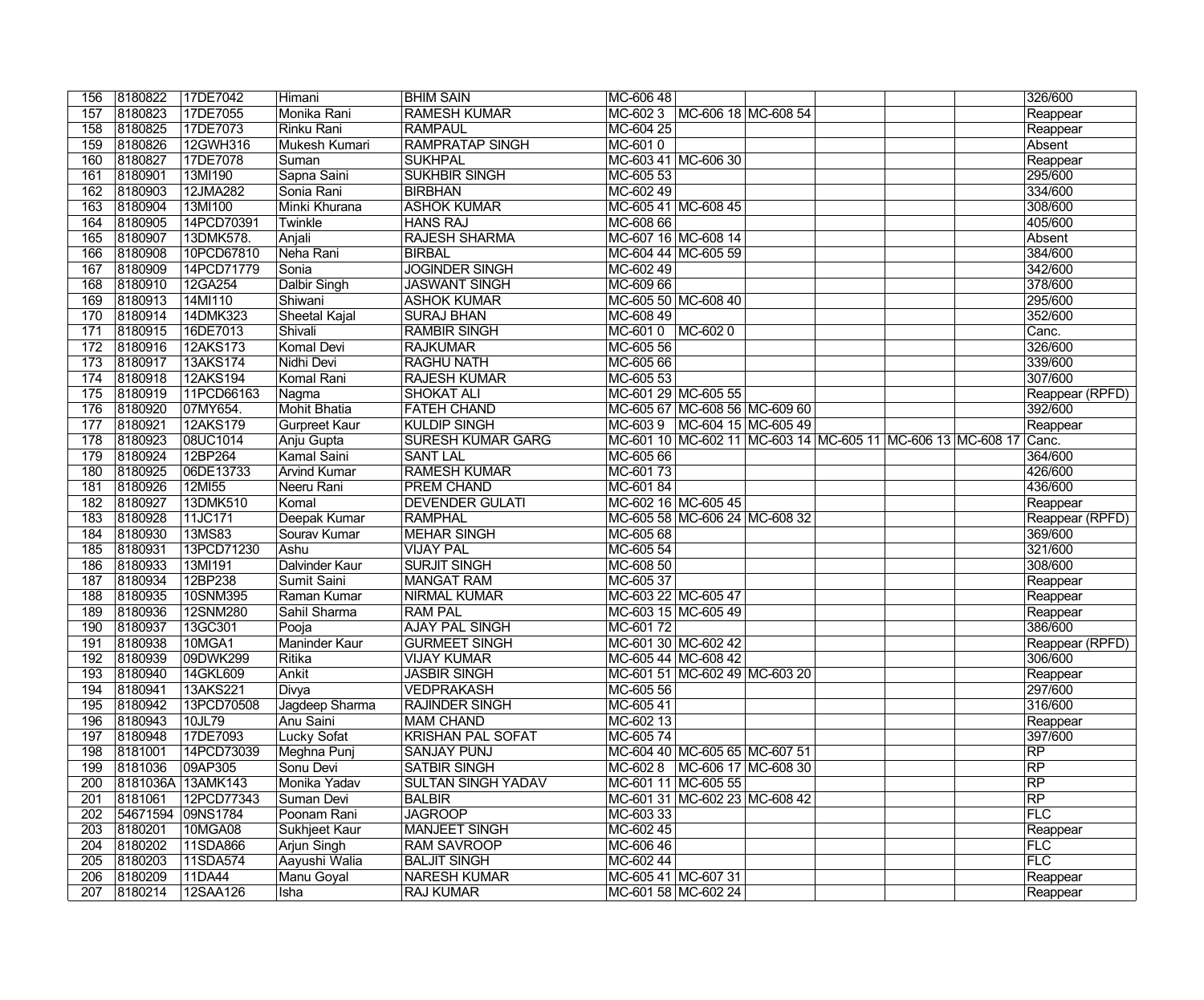| 208              | 8180216            | 11GWK469   | Ritika                      | <b>ASHOK KUMAR</b>            | MC-601 51          |                               |          |          |         | 295/600    |
|------------------|--------------------|------------|-----------------------------|-------------------------------|--------------------|-------------------------------|----------|----------|---------|------------|
| 209              | 8180306            | 15DE5559   | Gourav Kumar                | <b>ARVIND KUMAR</b>           | MC-6010            |                               |          |          |         | Absent     |
| 210              | 8180308            | 12GB163    | Nirender Sharma             | <b>HARISH CHANDER</b>         |                    | MC-601 52 MC-608 35           |          |          |         | Reappear   |
| 211              | 8180309            | 08GK284.   | Chand Rani                  | <b>HIMMAT SINGH</b>           | MC-604 36          |                               |          |          |         | FLC        |
| 212              | 8180312            | 10GGP57    | Neha Sagar                  | <b>MANOHAR LAL</b>            | MC-603 26          |                               |          |          |         | Reappear   |
| 213              | 8180313            | 10GGP17    | Gurpreet                    | <b>PARGAT SINGH</b>           | MC-603 19          |                               |          |          |         | Reappear   |
| 214              | 8180314            | 15DE5656   | Renu Sharma                 | <b>DAVINDER SHARMA</b>        |                    | MC-601 58 MC-602 29           |          |          |         | Reappear   |
| 215              | 8180402            | 11JMS141   | Usha Rani                   | <b>JOGINDER SINGH</b>         | MC-6030            |                               |          |          |         | Canc.      |
| 216              | 8180403            | 15DE5505   | Lovish Mittal               | <b>VIJAY KUMAR</b>            | MC-601 34          |                               |          |          |         | Reappear   |
| $\overline{217}$ | 8180405            | 11RK940    | Jyoti Ahuja                 | <b>SURESH KUMAR</b>           | MC-603 34          |                               |          |          |         | Reappear   |
| 218              | 8180406            | 12IGK248   | Ritu Kalyan                 | <b>RAJKUMAR</b>               | MC-603 30          |                               |          |          |         | Reappear   |
| $\overline{219}$ | 8180407            | 12IGK231   | Jyoti                       | <b>VED PARKASH</b>            | MC-603 47          |                               |          |          |         | Reappear   |
| $\overline{220}$ | 8180419            | 12GB204    | Manisha Rani                | <b>VIKRAM SINGH</b>           | MC-606 29          |                               |          |          |         | Reappear   |
| $\overline{221}$ | 8180456            | 10GB42     | Anu Rani                    | <b>RAKESH SINGH</b>           | MC-608 35          |                               |          |          |         | FLC        |
| 222              | 8180465            | 12GWK476   | Pooja Sharma                | <b>VISHNU DUTT</b>            | MC-601 51          |                               |          |          |         | 304/600    |
| $\overline{223}$ | 8180467            | 10DWK479   | Pooja Sharma                | <b>SURESH SHARMA</b>          | MC-602 40          |                               |          |          |         | 258/600    |
| 224              | 8180470            | 10DSK900   | <b>Hitesh Kumar</b>         | <b>KRISHAN KUMAR</b>          |                    | MC-602 25 MC-603 11 MC-606 26 |          |          |         | FLC        |
| 225              | 8180474            | 11GWK385   | Priyanka                    | <b>MAHENDER SINGH</b>         | MC-602 36          |                               |          |          |         | FLC        |
| 226              | 8180475            | 11DWK133   | Priyanka                    | <b>GURDEEP KUMAR DUTTA</b>    | MC-602 29          |                               |          |          |         | Reappear   |
| 227              | 8180478            | 10MSN148   | <b>Banti Rani</b>           | <b>BHALE RAM</b>              |                    | MC-602 12 MC-606 36 MC-610 52 |          |          |         | <b>FLC</b> |
| $\overline{228}$ | 8180479            | 07GPG170   | Pooja                       | <b>GANESH DASS</b>            |                    | MC-602 35 MC-606 40           |          |          |         | FLC        |
| 229              | 8180481            |            | 10COEHR1054 Sanyukta Sharma | <b>PARMA NAND</b>             | MC-601 64          |                               |          |          |         | 316/600    |
| $\overline{230}$ | 8180485            | 12BP440    | Tejbir                      | <b>SULTAN SINGH</b>           | MC-6010            | MC-6060                       | MC-6080  |          |         | Absent     |
| 231              | 8180551            | 09AP1221   | Taruna                      | OM PARKASH ARORA              | MC-604 15          |                               |          |          |         | <b>FLC</b> |
| 232              | 8180559            | 10IP77     | Pratibha                    | <b>PARSHURAM</b>              | MC-603 21          |                               |          |          |         | Reappear   |
| 233              | 8180572            | 11AP1340   | Rajni Bala                  | <b>RAJ KUMAR</b>              | MC-604 29          |                               |          |          |         | Reappear   |
| 234              | 8180573            | 11SP503    | Anjani                      | <b>BABU RAM</b>               | MC-604 25          |                               |          |          |         | Reappear   |
| 235              | 8180575            | 11AP214    | Divya                       | <b>MADAN LAL</b>              | MC-608 50          |                               |          |          |         | 343/600    |
| 236              | 8180585            | 12GCP121   | Ankit                       | <b>BRAHAM SINGH</b>           | MC-601 12 MC-604 0 |                               |          |          |         | Reappear   |
| 237              | 8180588            | 11JMA304.  | Doly Devi                   | <b>LEELU SING</b>             | MC-602 45          |                               |          |          |         | 274/600    |
| 238              | 8180592            | 11GCP214   | Ajay Kumar                  | <b>SURAJMAL</b>               | MC-604 45          |                               |          |          |         | 314/600    |
| 239              | 8180654            | 09GKL1400  | Divya Sharma                | <b>JITENDER SHARMA</b>        | MC-601 64          |                               |          |          |         | 339/600    |
| 240              | 8180658            | 12MY808    | <b>Inder Singh</b>          | <b>SHAMSHER SINGH</b>         | MC-602 48          |                               |          |          |         | 318/600    |
| 241              | 8180660            | 09PCD63315 | <b>Rvchi Kamboj</b>         | <b>SOHAN LAL KAMBOJ</b>       | MC-608 50          |                               |          |          |         | 312/600    |
| 242              | 8180668            | 11GY355    | Mitika Sharma               | <b>RAVI DUTT SHARMA</b>       | MC-607 52          |                               |          |          |         | 314/600    |
| $\overline{243}$ | 8180669            | 11DGY686   | Deeksha Budhiraja           | <b>SHASHI KUMAR BUDHIRAJA</b> | MC-602 0 MC-605 0  |                               | MC-606 0 | MC-608 0 | MC-6090 | Absent     |
| $\overline{244}$ | 8180751            | 12A560     | Vivek Kushwaha              | <b>SURESH KUMAR</b>           | MC-601 29 MC-602 9 |                               |          |          |         | Reappear   |
| 245              | 8180753            | 11KN755    | Naresh Kumar                | ATMA RAM                      | MC-602 41          |                               |          |          |         | Reappear   |
| 246              | 8180755            | 12JMA285   | Jyoti Chahal                | <b>BALBIR</b>                 | MC-6020            |                               |          |          |         | Absent     |
| 247              | 8180760            | 11RMU620   | <b>Sumit Kumar</b>          | <b>SATPAL</b>                 | MC-602 9           | MC-604 12 MC-606 14           |          |          |         | Canc.      |
| 248              | 8180761            | 11GP49     | Raju                        | <b>RAMKARAN SHARMA</b>        | MC-606 23          |                               |          |          |         | FLC        |
| 249              | 8180801            | 15DE5508   | Surender Sodhi              | <b>GURNAM SINGH</b>           | MC-604 30          |                               |          |          |         | Reappear   |
| 250              | 8180802            | 12FH24     | Nasiba                      | <b>IQBAL</b>                  | MC-603 21          |                               |          |          |         | Reappear   |
| 251              | 8180806            | 15DE5540   | Ankit Kumar                 | <b>RAVINDER KUMAR</b>         | MC-603 1           |                               |          |          |         | Reappear   |
| 252              | 8180824            | 07GH1057   | Kailash                     | <b>BHAGWAN DASS</b>           | MC-602 44          |                               |          |          |         | 276/600    |
| 253              | 8180902            | 12DMK254   | Kanika Sharma               | <b>ARUN SHARMA</b>            | MC-603 56          |                               |          |          |         | 317/600    |
| 254              | 8180906            | 11GKL750   | Neha Rani                   | <b>SHARWAN KUMAR</b>          | MC-603 33          |                               |          |          |         | FLC        |
| 255              | 8180911            | 09DGY509   | Payal Bhatia                | <b>VINOD KUMAR BHATIA</b>     | MC-608 50          |                               |          |          |         | 312/600    |
| 256              | 8180912            | 11DP265    | Sonia                       | <b>BALBIR SINGH</b>           |                    | MC-603 29 MC-608 46           |          |          |         | Reappear   |
| 257              | 8180922            | 10MAJ17    | Rohit Saini                 | <b>KRISHAN LAL</b>            | MC-603 15          |                               |          |          |         | Reappear   |
| 258              |                    | 12JL69     | Yukanksha                   | <b>RAVI SINGLA</b>            | MC-603 17          |                               |          |          |         | Reappear   |
| 259              | 8180929<br>8180932 | 12DAP594   | Rohit Sharma                | <b>DINDYAL</b>                | MC-603 24          |                               |          |          |         | Reappear   |